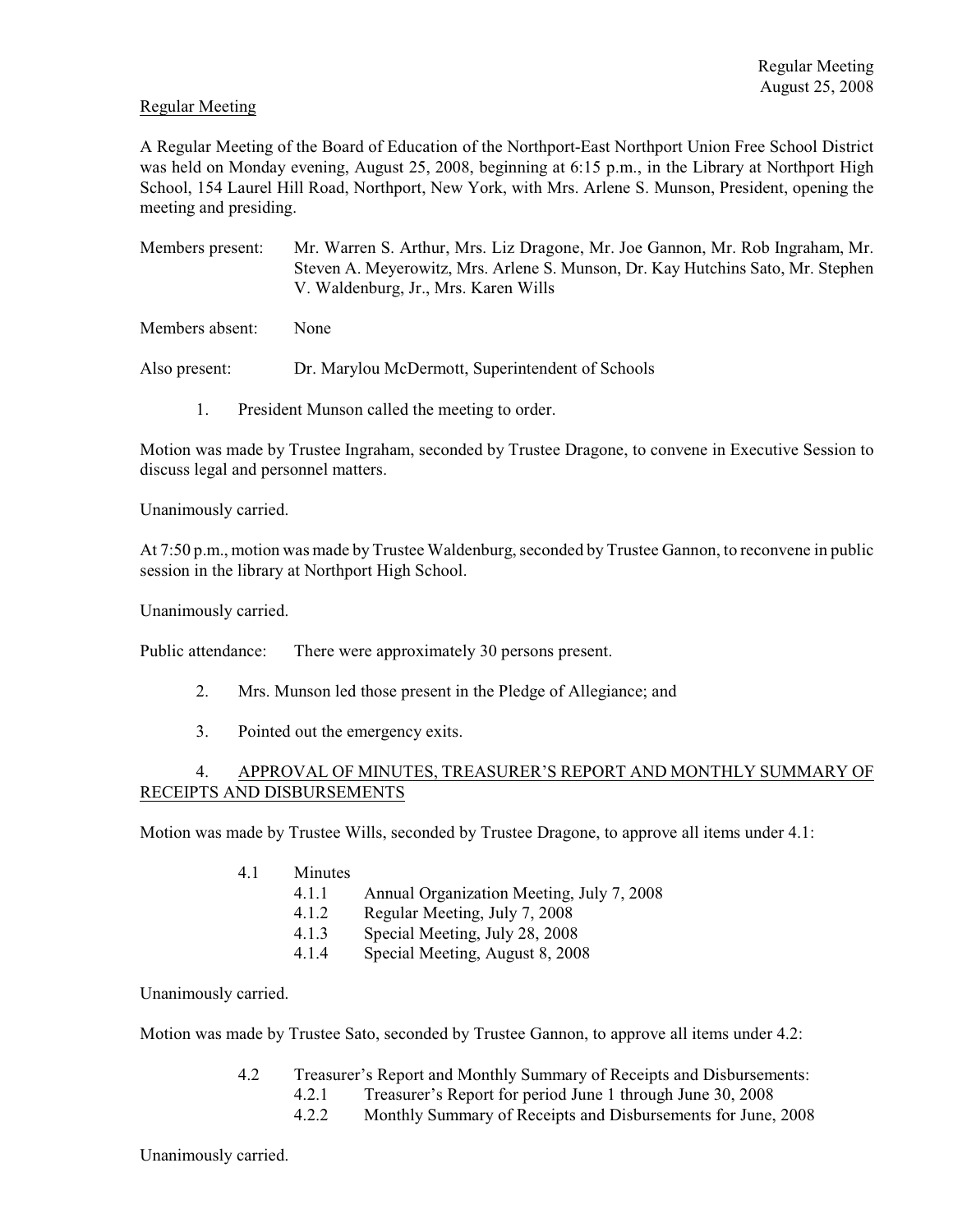Vice President Waldenburg commented that due to excellent staff effort the District's short term borrowing rate is lower than last year which will save the District and taxpayers a lot of money.

Mr. Larry Blake, Interim Assistant Superintendent of Business, stated that due to the efforts of staff over the last two to three years and a strong Moody's rating the District's TAN borrowing came in at a rate of 1.66%. Mr. Blake stated that Ms. Kathleen Molander, Director of Finance and Accounting, has done a terrific job and he also gives tremendous credit to the Board of Education and the community for their support in passing the budget.

# 5. SPECIAL REPORTS/ANNOUNCEMENTS FROM THE SUPERINTENDENT

5.1 Elementary Class Sizes as of August 25, 2008.

Dr. Marylou McDermott stated that as projected in June, due to the needs of students, the kindergarten at Dickinson Avenue School will have four sections and the first grade at Ocean Avenue School will have also have four sections. Dr. McDermott also stated that the sixth grade at East Northport Middle School remained constant. Opening day enrollment will be reviewed at the September  $8<sup>th</sup>$  Board meeting.

There was discussion among the Board and community members regarding the parameters used to create the class sizes, weighted vs. unweighted classes, and long range planning to accommodate a larger school population.

5.2 The President of the Board announced the following upcoming meetings: On Monday September  $8<sup>th</sup>$ , the Board will review opening day class sizes and instructional initiatives for the 2008-2009 school year. The following meeting will be Monday, September  $22<sup>nd</sup>$  where a report on the summer programs will be presented. The next meeting will be on Monday, October 6th.

# 6. COMMUNICATIONS

- 6.1 Withdrawn
- 6.2 Withdrawn

6.3 Email from Mr. & Mrs. Mark Ranieri, received August 18, 2008, re: Asbestos abatement at East Northport Middle School. Mr. & Mrs. Ranieri were not present at the meeting.

Dr. McDermott stated that there was an asbestos abatement project at East Northport Middle School on August 14<sup>th</sup>. The District followed all rules and regulations set forth by the New York State Department of Labor. Dr. McDermott stated that air samples were taken before, during and after the abatement and air quality was deemed to be safe at all times. Dr. McDermott also stated that she has instructed the administration not to schedule these types of projects when children are in the building.

Mr. Andrew Rapeijko, parent, commented that according to Section 155.5 Uniform Safety Standards for School Construction and Maintenance Projects of the Commissioner's Regulations (12 NYCRR 56), that large and small asbestos projects, anything over 10 feet, should not be performed when the building is occupied.

Mr. Tony Resca, Superintendent of Buildings and Grounds, stated that he will look into Mr. Rapeijko's concern and check if there is any discrepancy.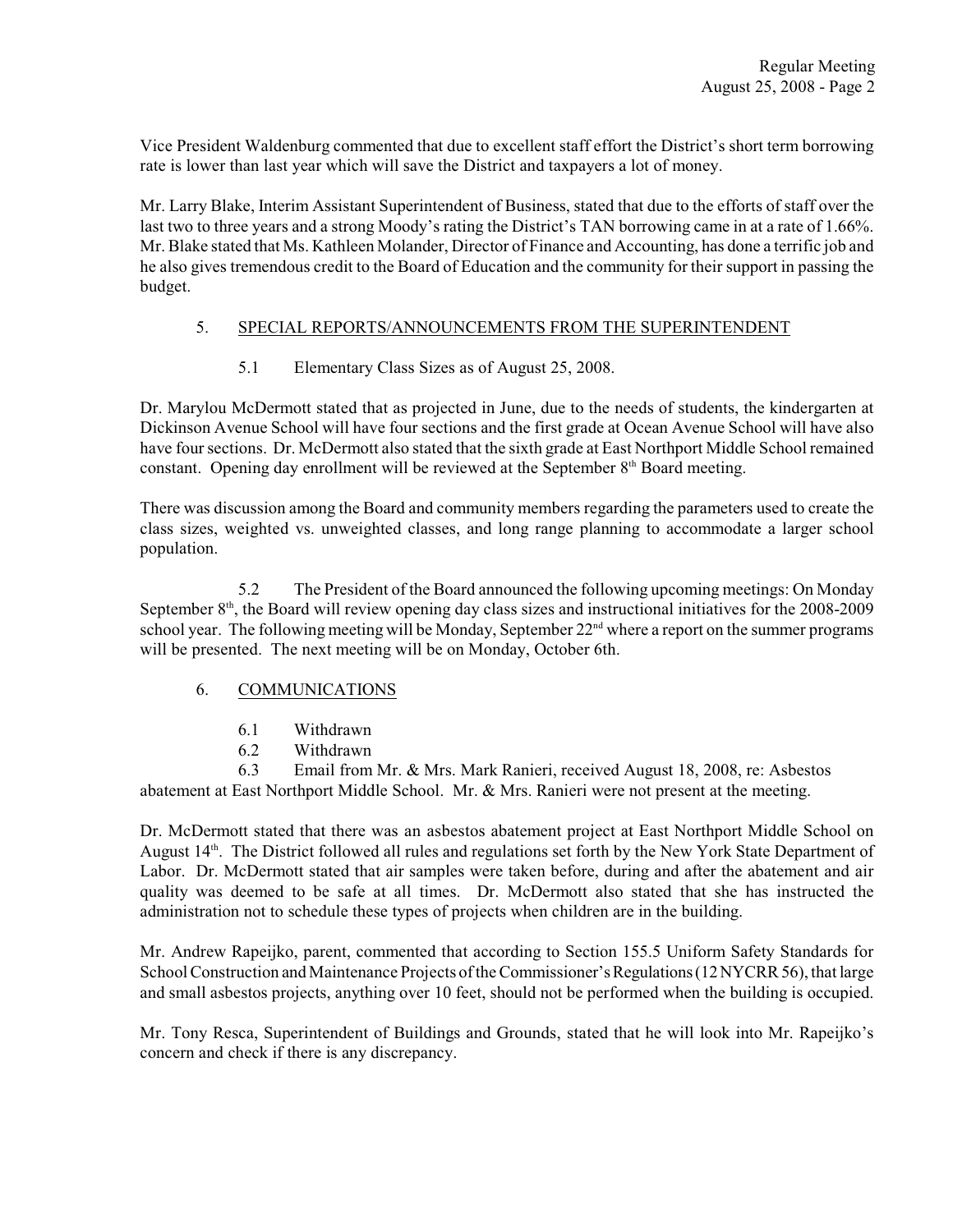# 7. PUBLIC PARTICIPATION

| Name | $\sim$  |
|------|---------|
|      | Comment |
|      |         |

Karen Wills Stated that she wanted to recognize fellow Trustee Dragone who was elected to the Board Member Nassau-Suffolk School Boards Association Executive Committee and will also serve on the Legislative Committee.

President Munson stated that Trustee Dragone has previously served in this capacity and traveled to Albany to fight for fair state aid on the District's behalf and for other area schools. Mrs. Munson stated that Trustee Dragone has been very influential in getting extra state aid.

### 8. SUPERINTENDENT'S REPORT, GENERAL - FOR BOARD ACTION

Motion was made by Trustee Meyerowitz, seconded by Trustee Sato, to approve all items under 8.1, including Supplemental Schedule B and excluding severed item 8.1.1 (Schedule A):

8.1 Personnel Schedules, each dated August 25, 2008, and each attached and made part of the official minutes:

| 8.1.1 | Schedule A | - Certified Staff (including Supplemental $A \# 57-60$ ) |
|-------|------------|----------------------------------------------------------|
| 8.1.2 | Schedule B | Non-Instructional Staff (including Supplemental B)       |
| 8.1.3 | Schedule C | - Salary Transfers                                       |
| 8.1.4 | Schedule D | - Extra Pay                                              |
| 8.1.5 | Schedule F | - Change of Name                                         |
| 8.1.6 | Schedule J | - Committee on Special Education                         |

Vote on Trustee Meyerowitz's motion was unanimously carried.

Motion was made by Trustee Meyerowitz, seconded by Trustee Sato, to approve severed item 8.1.1, Schedule A, including Supplemental A (#57-60).

Vote on Trustee Meyerowitz's motion was as follows:

YES: Mr. Arthur, Mr. Gannon, Mr. Ingraham, Mr. Meyerowitz, Mrs. Munson, Dr. Sato, Mr. Waldenburg, Mrs. Wills

ABSTAIN: Mrs. Dragone

Motion passed.

In response to a question, Dr. Terry Bouton, Assistant Superintendent for Human Resources, stated that when a teacher or teaching assistant goes to Board with certificate pending it means that all the paperwork is in place and filed but the actual certificate is not in hand.

Vice President Waldenburg introduced the following new administrative appointments: Mr. Nolan Briggs, Supervisor of Security, Mr. William Esner, Interim District Chairperson of Science K-12, and Ms. Allyson Giaimo, District Chairperson for Special Education

8.2 Motion was made by Trustee Meyerowitz, seconded by Trustee Dragone, to approve the following motion regarding the high school attendance policy: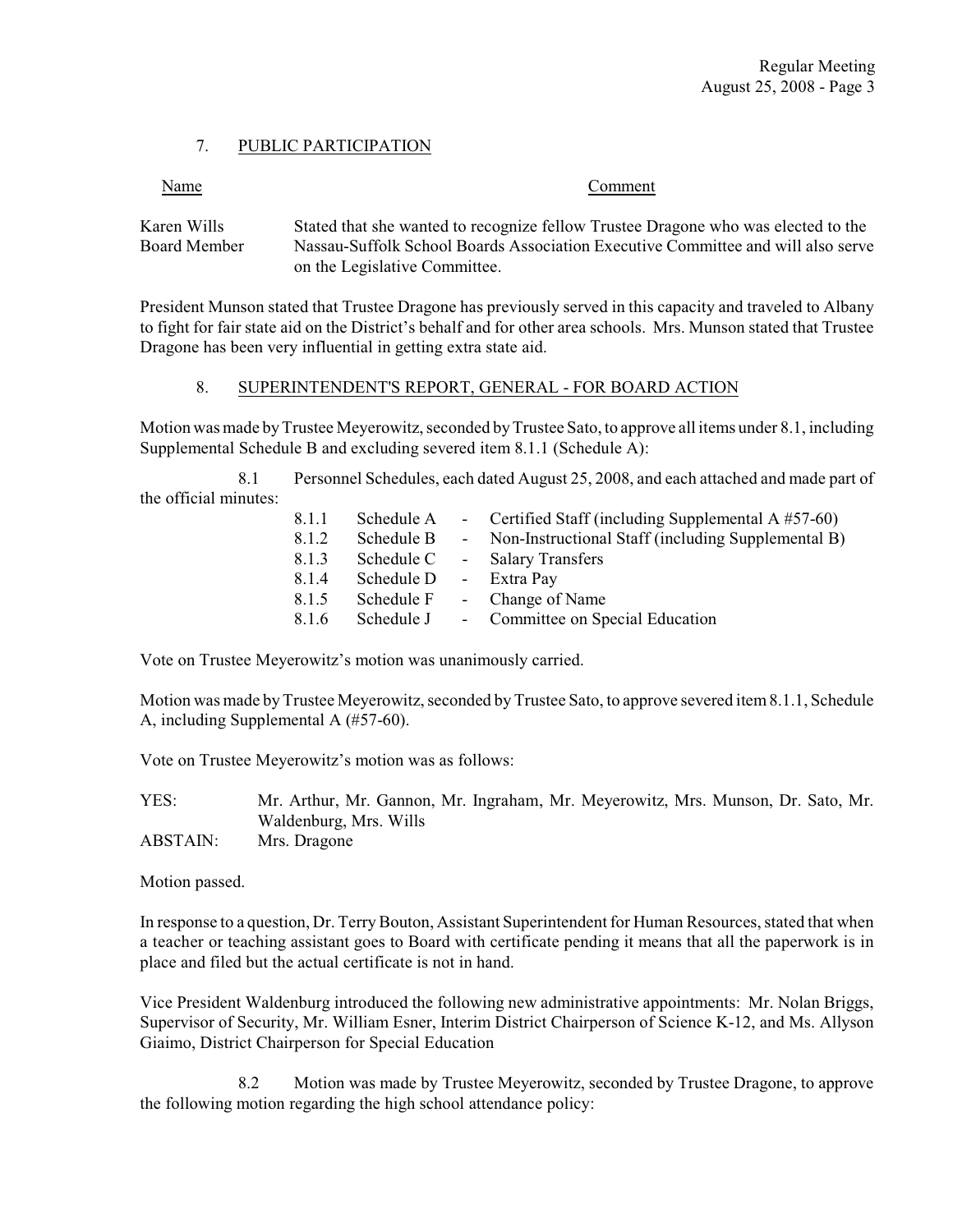- (1) Teachers, the administration, and the Board of Education agree that regular school attendance maximizes students' interaction with their teachers and peers and is a major component of academic success.
- (2) During the past two months, teachers, administrators, and members of the Board of Education have had several extensive meetings to discuss students' attendance issues and have learned of the frustration of the teachers and administration at student absences, whether they be excused or unexcused, legitimate or illegitimate.
- (3) As a result, teachers, administrators, and the Board of Education will focus on attendance issues during the 2008-2009 school year and will seek to partner with parents and guardians (collectively, "Parents") to improve student attendance.
- (4) In particular, with respect to the "cutting" of classes, the District will promptly and repeatedly communicate with Parents (such as at the High School Open House) and with students about the District's intention to enforce its existing policy of dropping a high school student with three unexcused absences in a semester from the course and placing the student in a structured study hall. This will result in the student receiving a WF in the course.
- (5) To assist with the enforcement of the attendance policy:
	- (i) a Parents' Portal will be opened in e-School, the District's student management system, that will enable parents to view their children's attendance;
	- (ii) the District will use the Connect Ed system to call and text message Parents' home, work, and cell phones to keep Parents informed about their children's attendance and to inform them as early as possible about potential attendance problems relating to "cutting" so that they can be avoided and resolved; and
	- (iii) Parents and students will be informed about the requirements under existing policy for a Parent to call the High School's Attendance Office on the day of a student's absence or, where such a call is not made, for a Parent to write and send a note with the student for the student's Assistant Principal within 72 hours of the student's return to school explaining the absence. Parents and students also will be informed that (a) notes received after 72 hours will not be accepted and the absence will be treated as an unexcused absence, and (b) notes written and signed by students will not be accepted at any time.
- (6) Moreover,
	- (i) the primary focus of the Attendance Teacher will be to work with the administration and teachers to reduce "cutting" at the High School;
	- (ii) the High School Assistant Principals will make every effort to promptly deal with referrals relating to "cutting" with the goal of trying to avoid and resolve potential problems for students before they have reached three cuts;
	- (iii) staff will be dedicated to the Attendance Teacher, the High School Principal, and/or the High School Assistant Principals to assist in dealing with "cutting";
	- (iv) the District will enable teachers to work with the High School administration to identify, speak with, and counsel students at risk of being dropped for "cutting";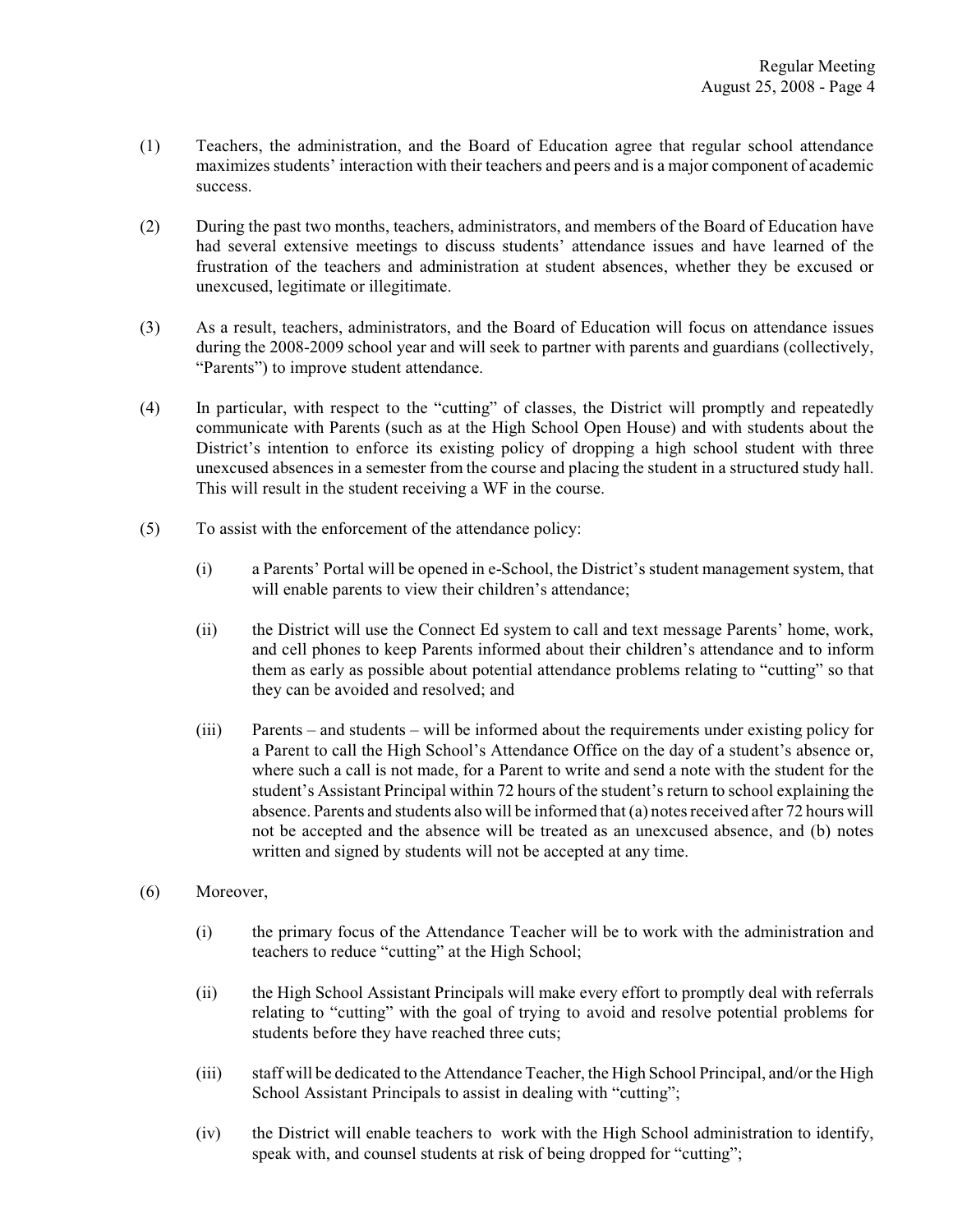- (v) teachers, administrators, and the Board of Education will monitor student attendance (on a daily and on a period-by-period basis, including "lateness") throughout the upcoming year and will meet regularly to review and evaluate the steps that are being taken and to discuss other issues relating to student attendance; and
- (vi) new teachers and new administrators will be provided with information, training, and guidance on the district's existing attendance policy and their responsibilities, and teachers working with the High School administration as per item (iv) above will be provided training to be able to meet those responsibilities.
- (7) The administration will make arrangements so that no students will have to leave the High School for an athletic, extracurricular, club, academic, or other school-related event while classes are in session only because of transportation issues; as an example, students will no longer have to take a bus during  $7<sup>th</sup>$ ,  $8<sup>th</sup>$ , or  $9<sup>th</sup>$  periods and arrive at their event earlier than necessary because of the availability of transportation but rather will be provided with transportation to such event later in the day and preferably after school to decrease the time out of class. This change is in no way intended to eliminate or cut back any such events and no such elimination or cut back is to occur.
- (8) A committee of teachers, administrators, students, and parents (and perhaps others) shall be formed to review the District's field trips. The committee's exact charge will be determined but in general it is expected that the committee will at a minimum review how teachers and administrators select and approve field trips.
- (9) In addition, with respect to field trips, parents and students will be informed about the proper, required procedures for completing High School Field Trip/Activity Cards, including going to e-School to acknowledge their children's attendance record.
- (10) With the approval of this motion, the "Proposed Revisions to Current Student Attendance Policy" will be tabled; in January 2009, the Board will make a determination regarding returning the discussion of amending the Student Attendance Policy to the agenda.

Mr. Frank Doyle, high school teacher, read a statement to the Board concerning the Board's tabling of the proposed attendance policy changes. Mr. Doyle stated that working in the confines of the existing attendance policy only addresses up to 20 percent of the attendance problem.

There was discussion among the Board and community members with regards to the current attendance policy. Parents and students will be notified that the current policy will be strictly enforced. Students who have three illegal absences will be dropped from the course and given a WF.

President Munson stated that the Board members are reviewing the tremendous amount of attendance data in order to put the best policy in place for the students.

Vote on Trustee Meyerowitz's motion was unanimously carried.

Motion was made by Trustee Meyerowitz, seconded by Trustee Sato, to approve item 8.3.2 and all items under 8.4

8.3 Receiving for a first reading revisions to the following policies:

8.3.1 Policy #5160, *"Student Attendance"* - tabled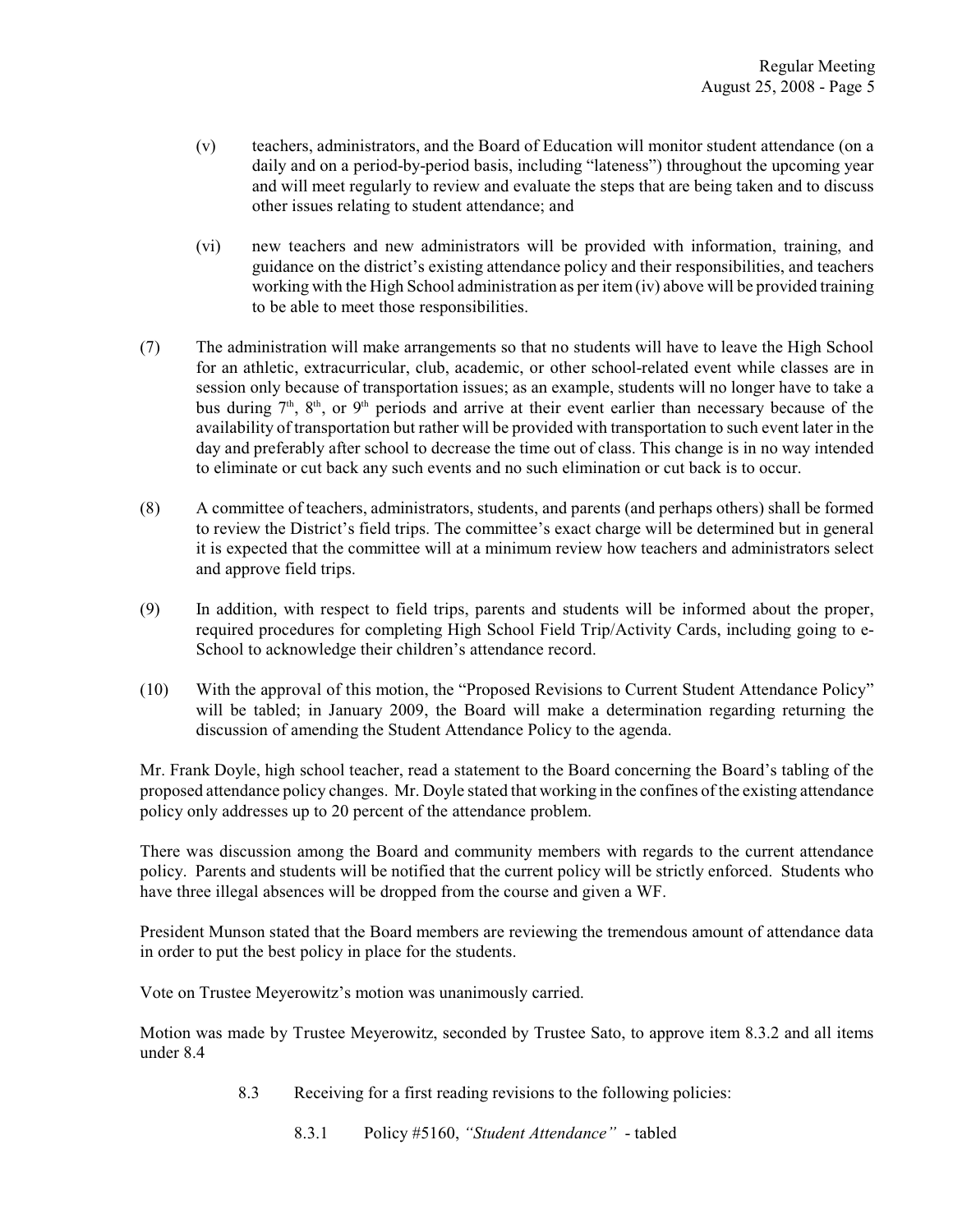- 8.3.2 Policy #9511, *"Continuing Education and Recreation Teachers and Temporary, Substitute and Student Non-Instructional Employees"*
- 8.4 Receiving for a second reading and adopting the following textbooks:
	- 8.4.1 Java Software Solutions John Lewis, et. al. Pearson Addison Wesley 11<sup>th</sup> - 12<sup>th</sup> Grades
		- 8.4.2 Mathematics Course 3: Pre-Algebra Jennie M. Bennett, et. al. Holt, Rinehart and Winston 8<sup>th</sup> Grade
	- 8.4.3 Mathematics Course 2<br>Jennie M. Bennett, et. al. Holt, Rinehart and Winston  $7<sup>th</sup>$  Grade

Vote on Trustee Meyerowitz's motion to approve item 8.3.2 and all items under 8.4 was unanimously carried.

9. SUPERINTENDENT'S REPORT, FINANCIAL - FOR BOARD ACTION

Motion was made by Trustee Meyerowitz, seconded by Trustee Sato, to approve all items under 9.1

9.1 Taking specified action on the following BIDS:

### TRANSPORTATION

- \*9.1.1 Award Transportation for Students with Disabilities and District Students Attending Out-of-District Schools
- \*9.1.2 Award Transportation for District Students Attending In-District Schools, Out-of-District Schools and Field/Athletic Trips

#### BUILDINGS & GROUNDS

\*9.1.3 Award - Toilet Renovations at Dickinson Avenue School

## LONG ISLAND SCHOOL FOOD SERVICE DIRECTOR'S ASSOCIATION COOPERATIVE

- \*9.1.4 Award Ice Cream w/Equipment
- $*9.1.5$  Award Meat
- \*9.1.6 Award Paper/Plastic
- Award Grocery
- \*9.1.8 Award Dairy
- \*9.1.9 Award Snack
- \*9.1.10 Award Frozen Foods
- \*9.1.11 Award Bagel
- \*9.1.12 Award Bread
- \*9.1.13 Award Processed Foods
- \*9.1.14 Award Pizza
- \*9.1.15 Award Cleaning Supplies
- \*9.1.16 Award Small Equipment
- \*9.1.17 Award Large Equipment

Unanimously carried.

Motion was made by Trustee Meyerowitz, seconded by Trustee Sato, to approve item 9.2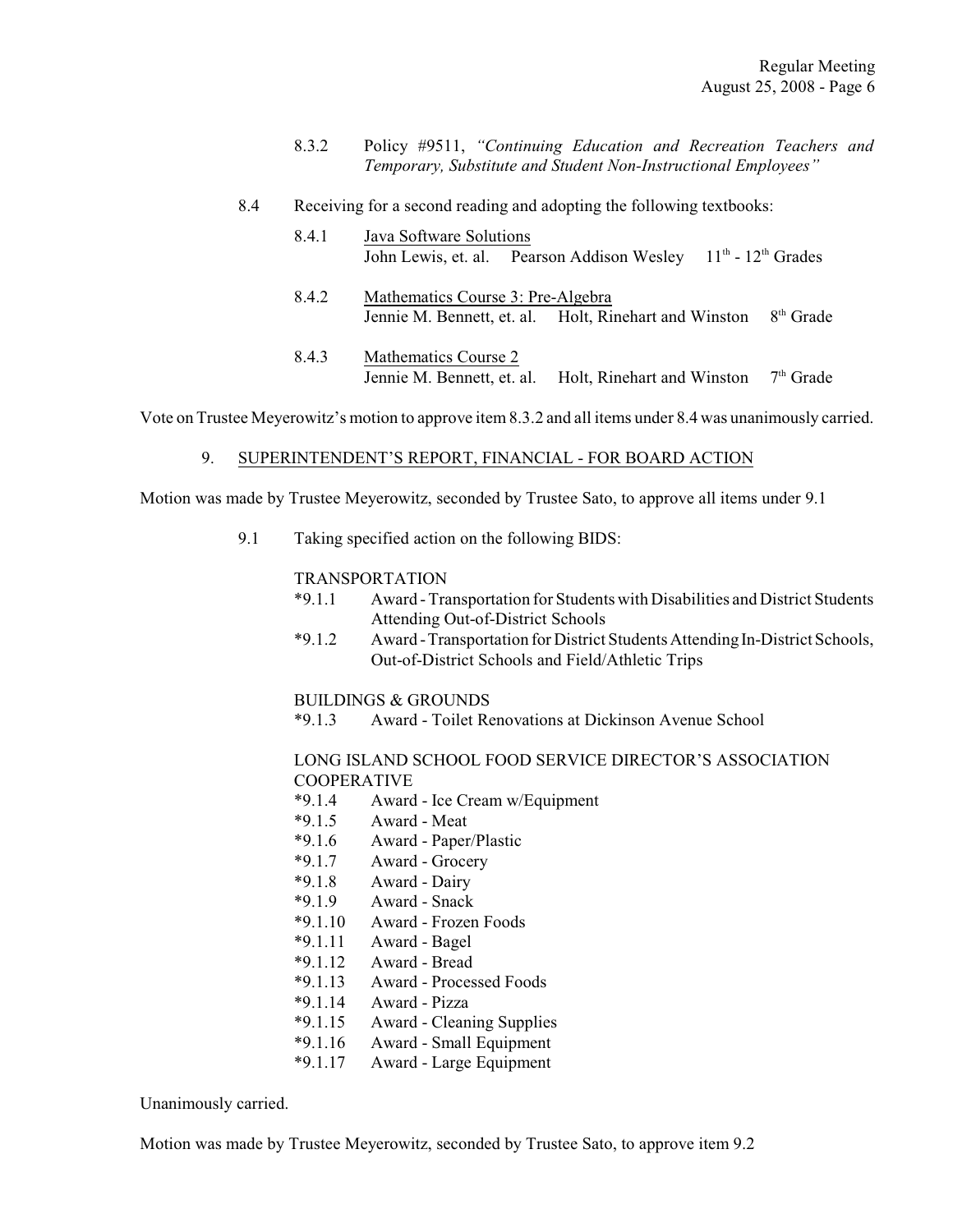9.2 Approving Type A lunch prices for 2008-2009 at \$1.75 for K-5, \$1.80 for secondary schools 6-12.

Vote on Trustee Meyerowitz motion was as follows:

YES: Mr. Arthur, Mrs. Dragone, Mr. Gannon, Mr. Ingraham, Mrs. Munson, Dr. Sato, Mr. Waldenburg, Mrs. Wills

NO: Mr. Meyerowitz

Motion passed.

Motion was made by Trustee Meyerowitz, seconded by Trustee Sato to approve all items under 9.3 to 9.11.

9.3 Receiving a donation to the District of a Daewoo flat screen computer monitor, to be used at Dickinson Avenue School, from Mr. Jr. Cardasis, value estimated to be approximately \$100.

9.4 Authorizing the Board President to execute the following contract:

9.4.1 Youth Directions and Alternatives C.Y.A., INC., in the amount of \$32,000 for the 2008-2009 school year - \$4,000 for general services as stated in the contract, and \$28,000 for the employment of a full time street worker.

9.5 Approving the attached 2008-2009 School Service Agreement between the Northport-East Northport School District and United Cerebral Palsy Association of Greater Suffolk, Inc.

9.6 Approving the attached contract between the Northport-East Northport School District and the Reading and Writing Project Network, LLC.

9.7 Approving the Northport-East Northport School District's participation in the Huntington Arts Council "Journey" Program for the 2008-2009 school year.

9.8 Approving the attached Settlement Agreement for special education services for an elementary student.

9.9 Approving the attached resolution regarding a plan for a number of public schools and BOCES organizations to bid jointly for the purchase of various types of computers and technology commodities.

9.10 Receiving a donation of books to the Northport-East Northport School District from Barnes & Noble. A new Barnes & Noble will be opening on Jericho Turnpike in East Northport on September  $17<sup>th</sup>$ . On September 16<sup>th</sup> they will be open for a preview and will donate 10% of the proceeds from this night in the form of books to the District.

9.11 Approving a transfer of general fund appropriations in the 2008-2009 budget.

Vote on the motion to approve all items under 9.3 to 9.11 was unanimously carried.

# 10. SUPERINTENDENT'S REPORT - FOR INFORMATION ONLY

10.1 State Education Department Income Eligibility Guidelines for free and reduced price meals or free milk for the July 1, 2008 - June 30, 2009 school year.